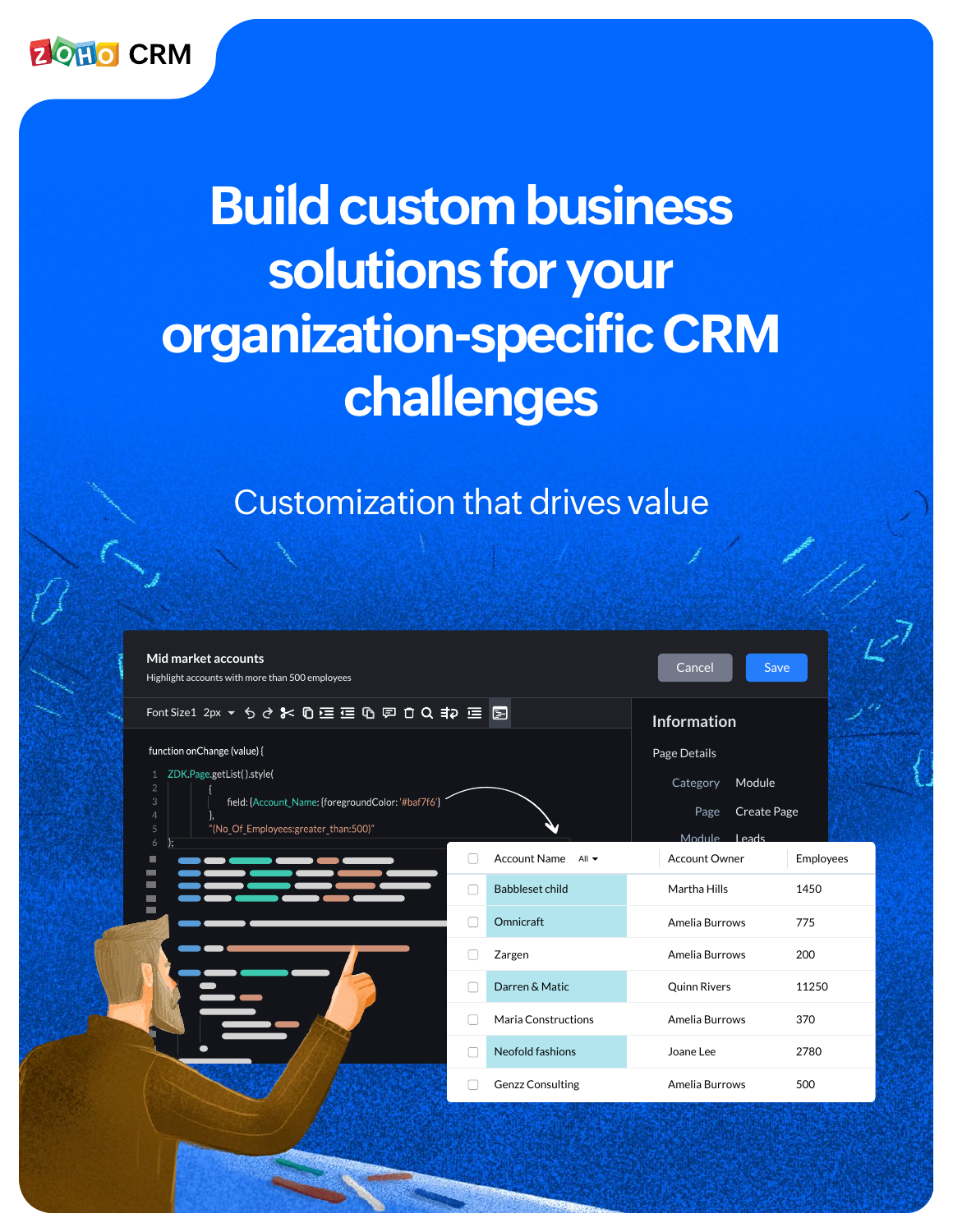### **Overview**

Sales processes have become increasingly complex nowadays. Sales reps and managers need to be on top of customer data to optimize their lead conversions and deal closures. CRM systems have tried addressing this challenge by providing numerous functions out of the box, like **data handling**, **workflow automation**, **third-party integrations**, and so on, to help organizations streamline their sales operations.

However, in the case of large enterprises, these native CRM functions might not suffice. Depending on their size or industry, many will have **organization-specific workflows** that demand **organization-specific solutions.**

Though many CRMs do offer customization options, these are designed to address widely prevalent CRM challenges. This is often done to keep software vendors competitive in the era of rapid digitization. It is not practically feasible for CRM providers to keep building individual features that cater to the requirements of only one organization. But building a custom CRM from scratch and to the scale that an enterprise would need for its business processes is exceptionally challenging, time-consuming, and expensive.

This article goes in depth about Zoho CRM's **Client Scripting** feature and how it fills the gap between the over-standardization found in native CRM features and the highly granular customization options that many enterprises require to do business effectively. By empowering users to create and implement custom UI functions that are uniquely tailored to their business, client scripting drives targeted value for enterprises alongside the added benefits that a SaaS CRM provides over legacy systems or CRMs that are built in-house.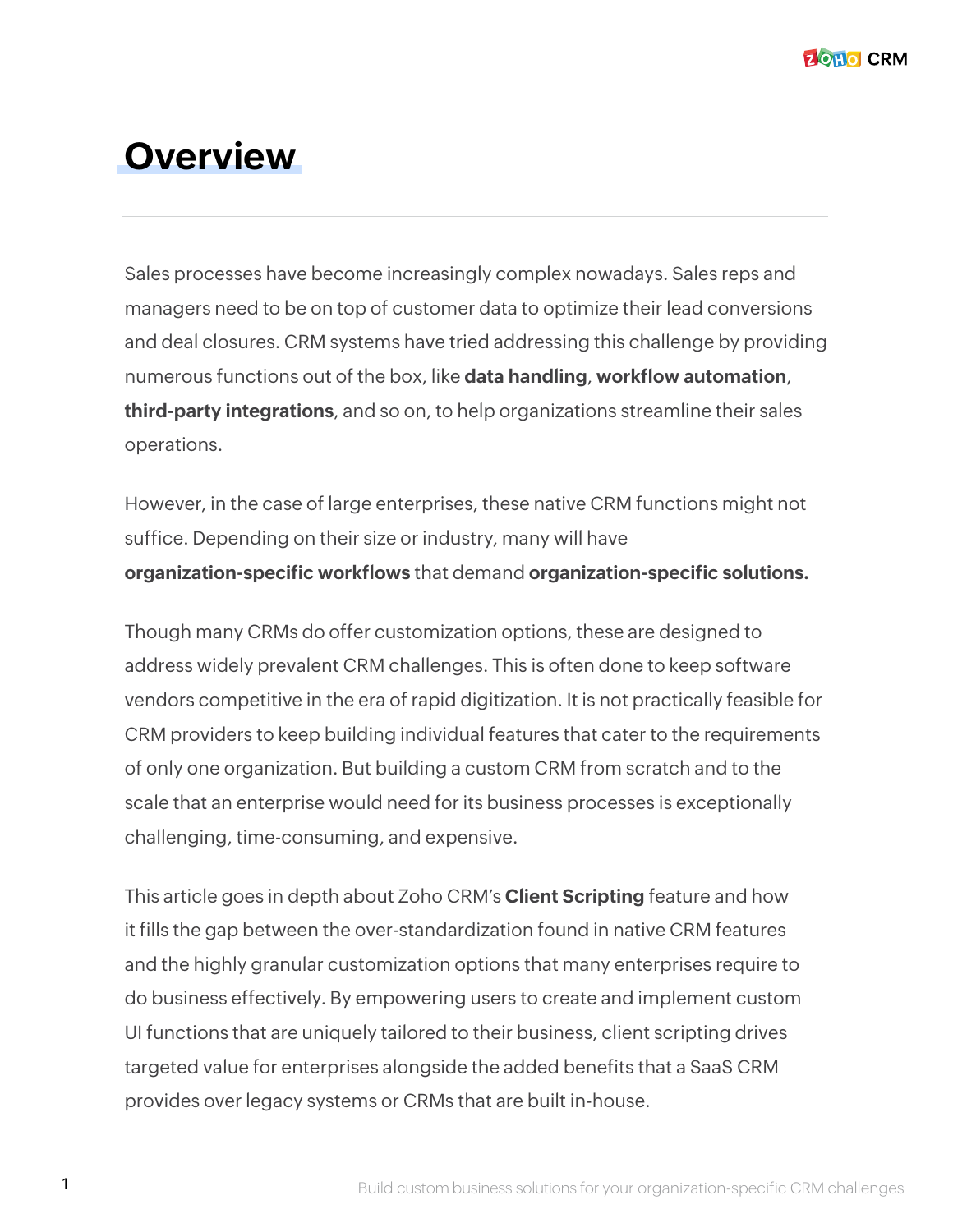

### **Enterprises need bespoke customization**

In the case of small or mid-sized businesses, their requirements and sales processes are relatively low-scale and straightforward. Many have a limited number of teams and members who would use the organization's CRM account. Hence, the native features coupled with the broader customization options provided by the CRM vendor are often good enough to address their needs, barring a few exceptions.

On the other hand, enterprises may have many divisions across the globe, with each division offering a variety of products or services. There might be multiple teams that must be able to work successfully on individual products or services while still being plugged in to the organization's broader goals and hierarchy. Unlike the teams in an SMB, collaboration between these large divisions bears more resemblance to independent businesses all trying to work together to drive better customer experiences and yield higher returns each quarter for the enterprise as a whole.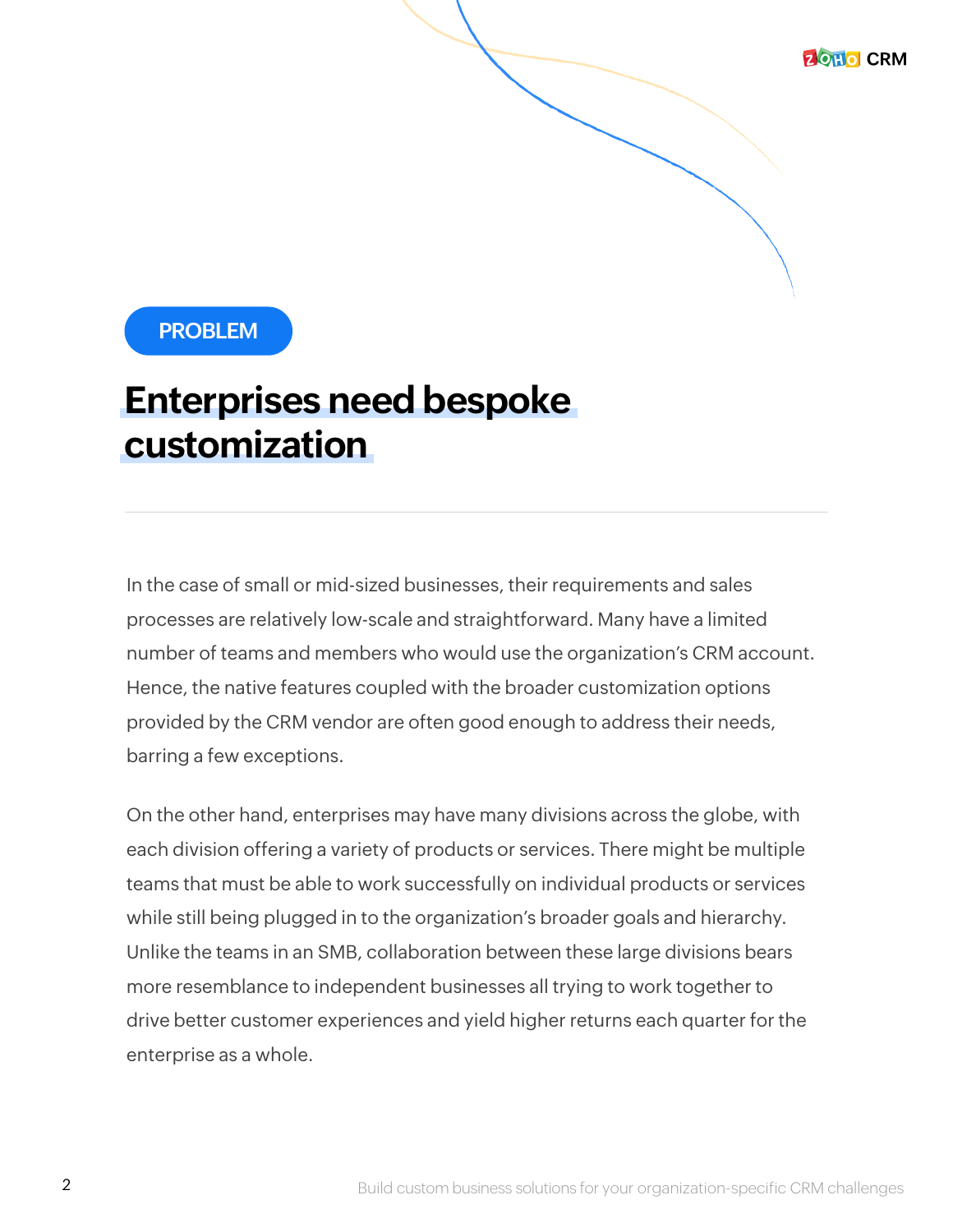**ZOHO CRM** 

Operations of this complexity and scale mean enterprises encounter more challenges that are specific to their way of doing business, what products or services they offer, and where they are located, so the requirements they have when searching for software solutions become incredibly nuanced. This holds true for their sales processes as well. For their organization-specific sales processes to be carried out in an efficient manner, they would need to be able to customize the CRM according to their **intricate needs.** 

#### 1.1 **Regular CRM customization features have their limitations**

Any genuine CRM vendor would aim to deliver an optimum CRM at an affordable price to customers. These vendors do everything they can to make sure that the CRM has the features necessary as per their customers' needs and budget, but offering an affordable CRM system comes with a cost. To drive sustainable levels of ROI, these vendors must strike a balance between investing resources toward developing custom solutions and satisfying the widest range of customers possible with each new feature, enhancement, or product.

Most CRMs do have their own customization options. They may enable users to create and handle custom fields, create templates for forms and emails, build custom automation and workflow rules that execute actions based on user-specified conditions, and much more. However, these customization options will inevitably **vary from one CRM to another.**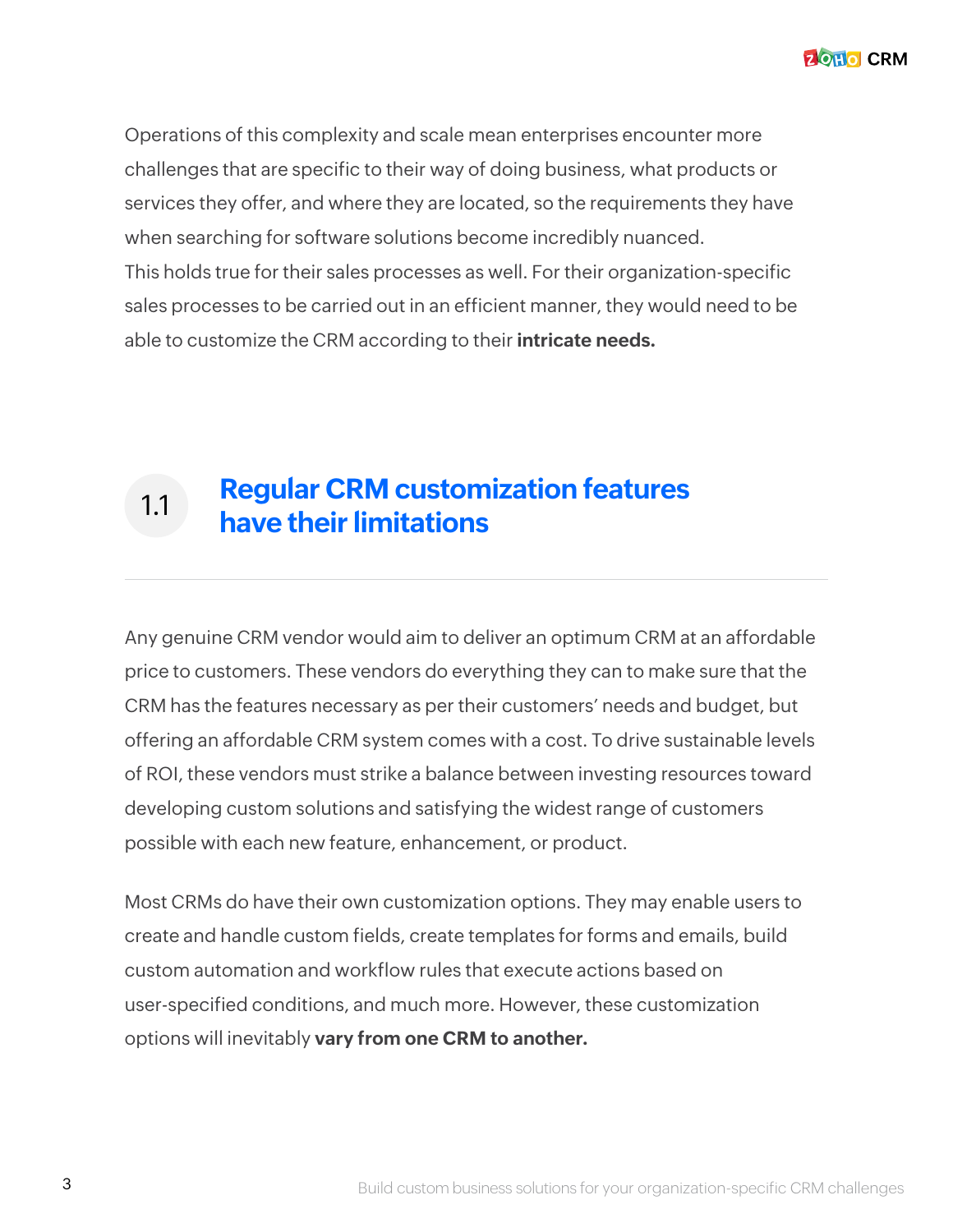Let's say we have two CRMs: CRM1 and CRM2. CRM1 was built with a few specific enterprise-level customers in mind from a particular industry. It has all the customization options those enterprises need for their exact specifications, but the system is too rigid to be broadly applied to organizations of other sizes or industries. Conversely, CRM2 is a great solution for a wide range of businesses, especially if they are SMEs looking to expand their operations, but it lacks the more granular customization options that would make it a great fit for the users of CRM1.

At a glance, it may seem straightforward that CRM2 would be a great solution for businesses as they grow, but they can demand solutions like CRM1 once they get to a certain size and their requirements essentially outgrow the previous system. Unfortunately, this comes with its own set of challenges in today's market as well.

#### **Custom CRM is not a long-term solution for enterprise customization** 1.2

Building a custom CRM from scratch would involve a large amount of time, effort, and expenditure, but if the challenges an enterprise is facing become such that the return is worth this cost, the appeal is immense. A custom solution built around their specific use case from the ground up seems like a win-win. And indeed, this starts out as a viable option when the CRM requirements and workflows of the organization are well-defined. But more often than not, the requirements of an enterprise are too **fluid and unpredictable** for this to work out in the long run.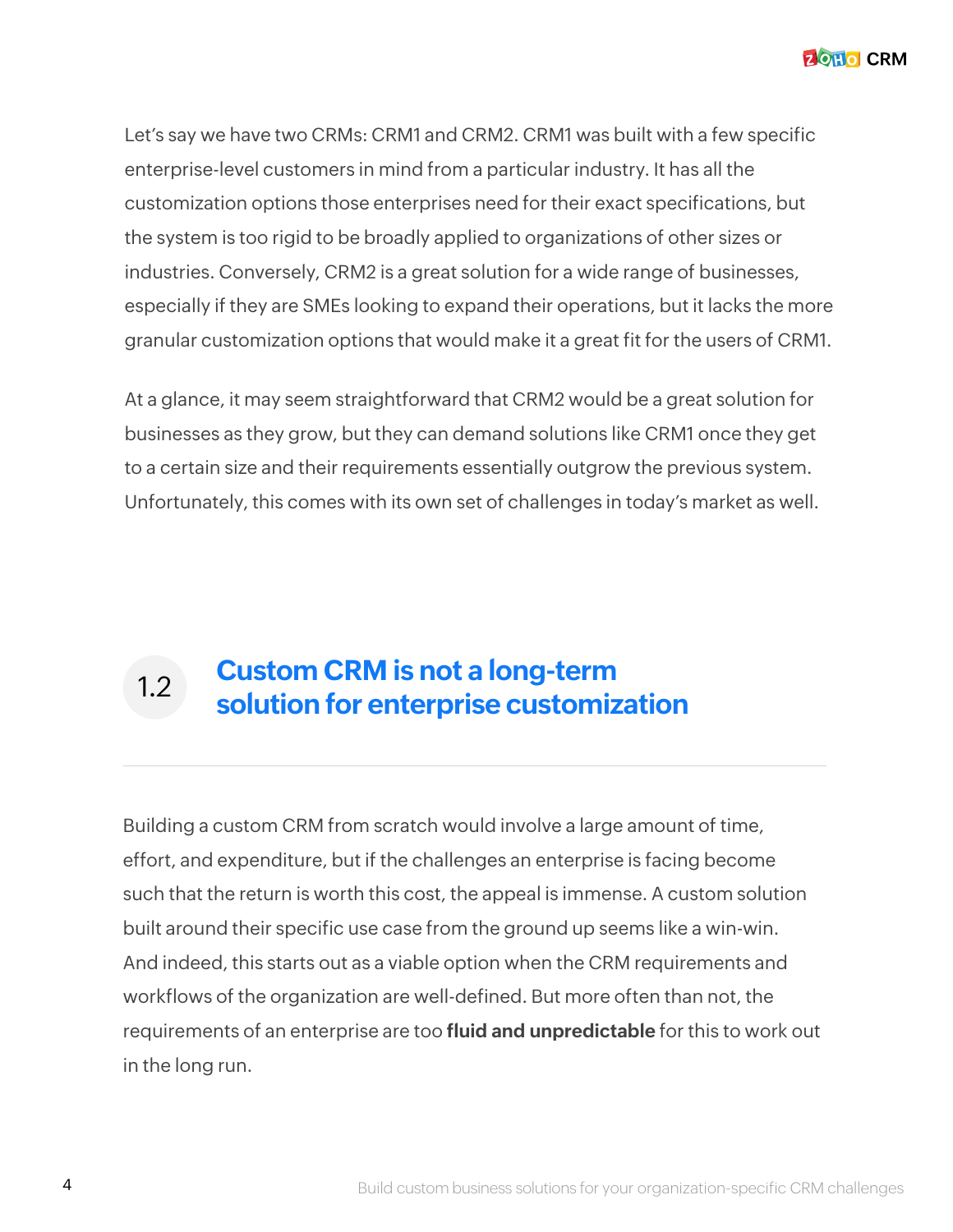**ZOHO CRM** 

Specifically, the problems arise when the CRM inevitably needs to be updated. Perhaps an enterprise acquires another organization that has existing business processes in place, or new technology has been invented that the enterprise needs to implement into its CRM to stay competitive. Tailoring the system to meet the demand of these external pressures adds additional cost and complexity to the software development process, and ignoring these pressures or opting for a patchwork solution in an attempt to save money will slow their sales process down. Not to mention that any misjudgment of the requirements would also lead to unnecessary rework and the costs associated with that.

In the end, the CRM will either end up being sub-standard in quality, or the enterprise will have spent way more than intended to keep the software operating efficiently. If the situation gets truly irreparable, an enterprise may have to outsource their entire sales process to a reliable agency.

Such situations would have a profound negative impact on the organization. Therefore, rather than build a whole new CRM from scratch, it would make more sense to **address only those areas** where customization is needed and have those **targeted solutions** be under the control of the organization concerned.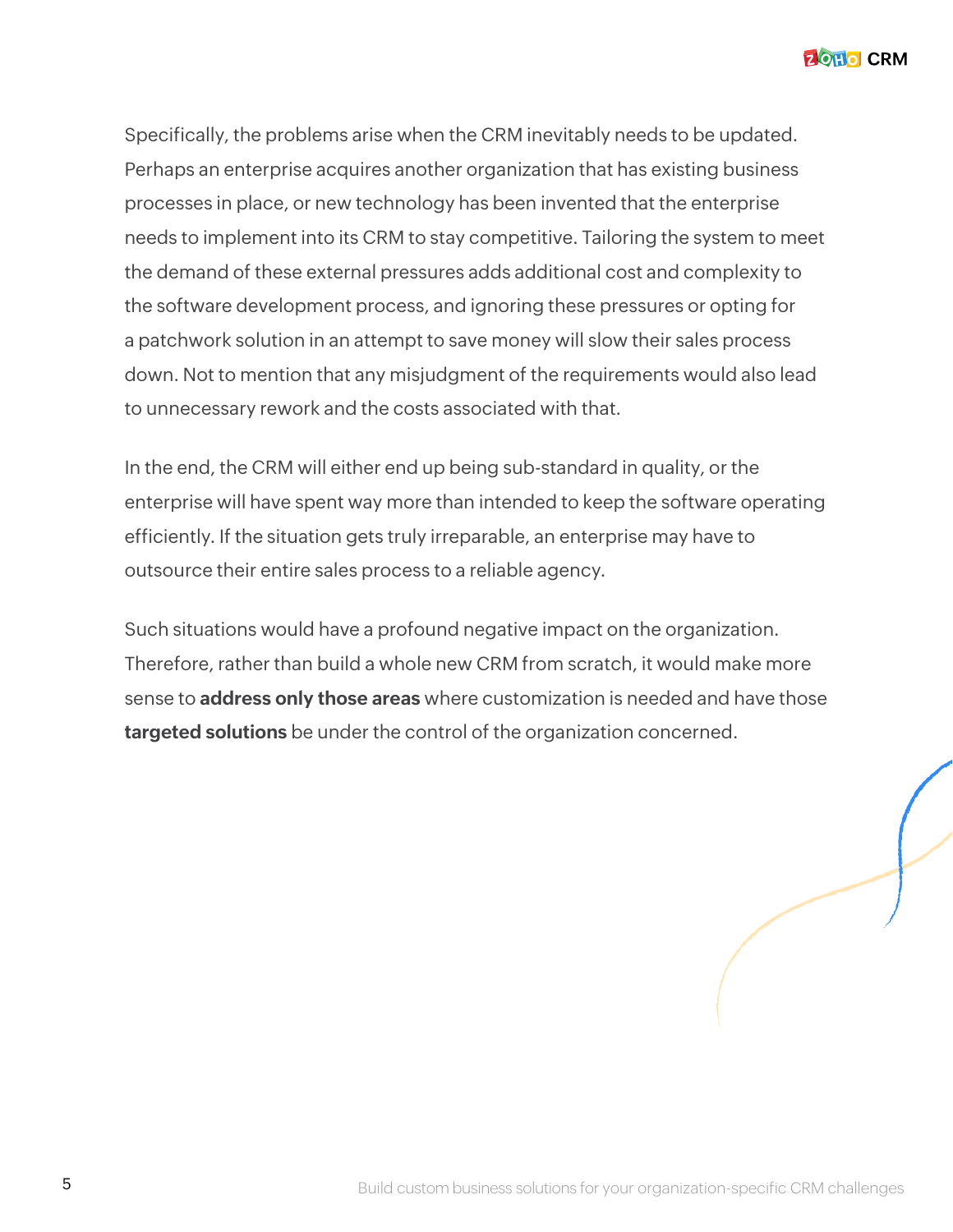#### **Can apps be the solution for enterprise customization?** 1.3

Apps are another way of imparting functions into the CRM that are not available by default. An organization can integrate and use renowned external apps, like Mailchimp for their email campaigns, or they can build internal apps that cater to their specific requirements.

Many CRM vendors, in an attempt to keep that wider audience in mind, offer integrations with third-party apps. Unfortunately, complexity occurs because the app is not under the organization's control, and this lack of control extends to the app's customization options as well. Updates are decided by the app vendor based on mass demand, and those updates might not always **align with the needs** of the organization.

With regards to internal apps, they are definitely under the control of the organization, but we run into a similar problem as building an in-house CRM: any app would be built based on a defined set of requirements. When a change in those needs occurs, the apps have to be updated and uploaded again. Adding or updating too many scenarios in a single app, or building too many individual apps might end up creating more problems than it solves.

This results in the need for a customization option that can provide enterprises with the capability to address their organization-specific CRM challenges with their **own solutions** in an efficient and affordable manner.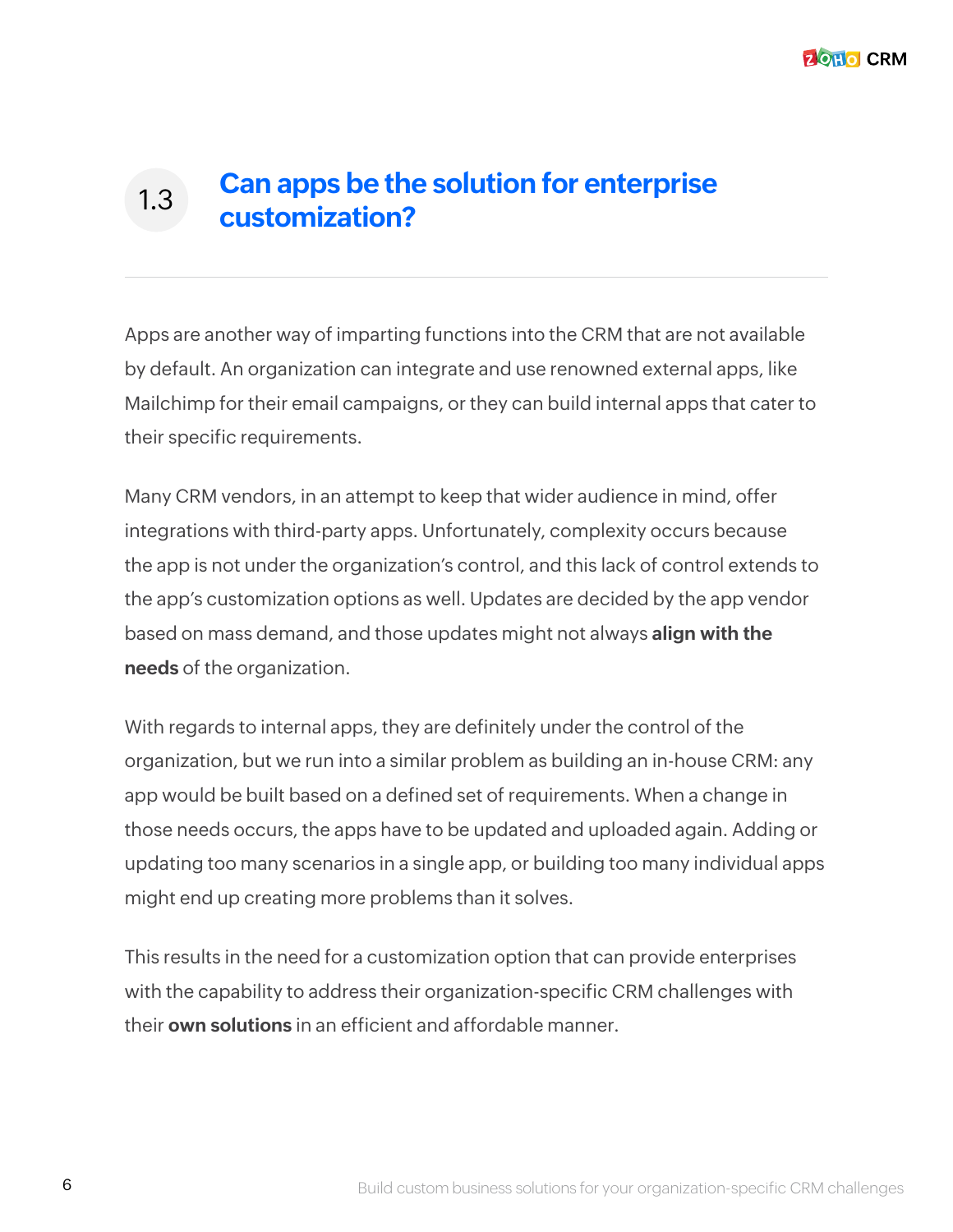### **SOLUTION**

### **Client Scripting for Zoho CRM**

The Client Scripting feature in Zoho CRM tackles the gap in today's CRM solutions by tailoring to the business-specific needs of enterprises in a straightforward and cost-effective manner. Client Scripts are user-defined code snippets that enable organizations to create and implement **custom UI features** that fit their business. The feature also empowers users to access and utilize third-party functions without having to navigate away from the CRM. Client scripting in Zoho CRM brings functionality, interactivity, affordability, and customization together into a single feature to provide an enhanced, comprehensive, and **user-specific experience.**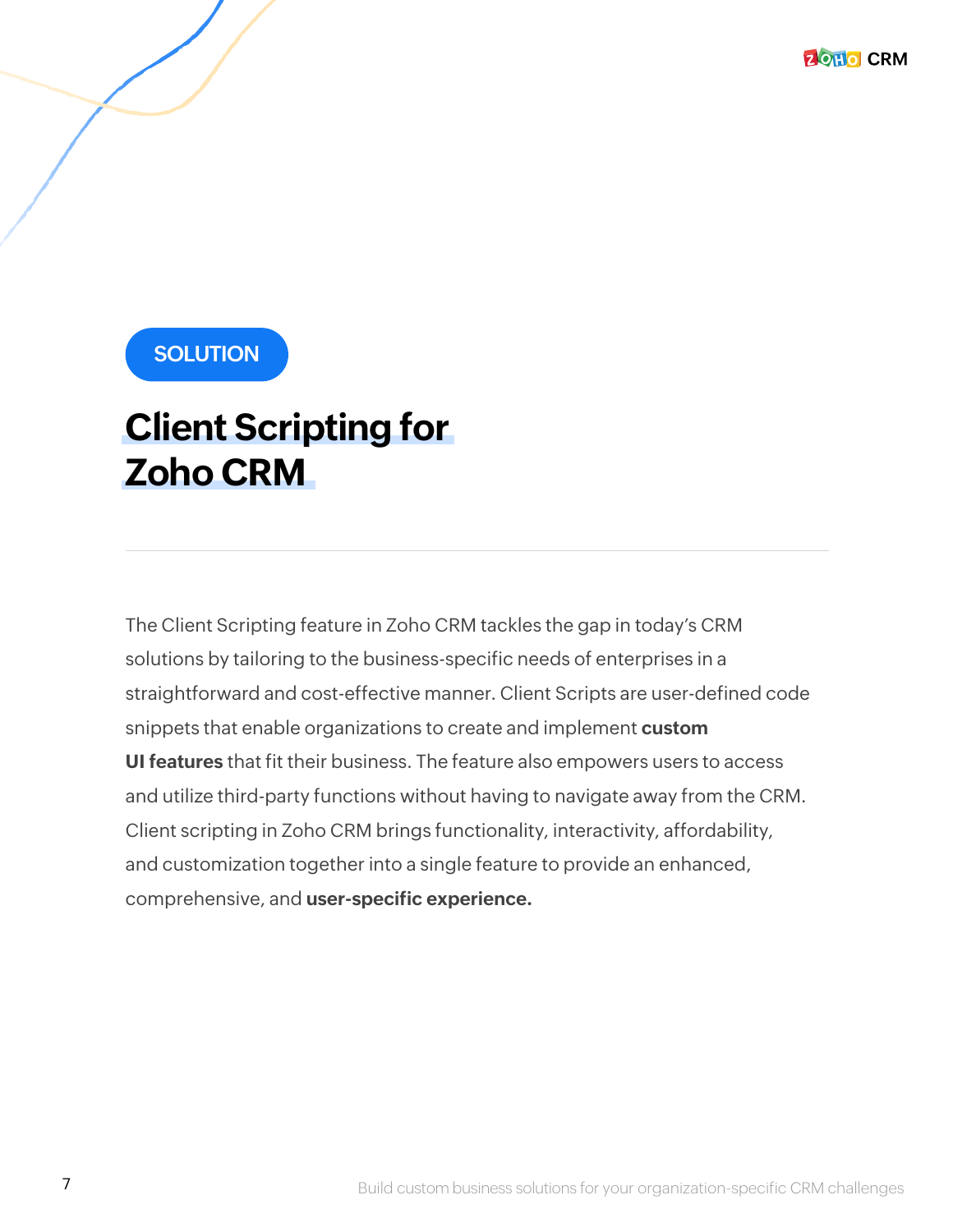#### **What is client scripting in Zoho CRM?** 2.1

Client scripting is the process of building custom business logic to address business-specific CRM needs. It enables customers to create UI actions that are not otherwise part of the Zoho CRM's native features.

Client scripts are code snippets in an organization's CRM account that define custom CRM actions based on user-specified conditions. These code snippets are created by developers within the organization so both the action and trigger events can be controlled by the user rather than by our teams. They can design custom workflow actions to be performed when events like page loads or field updates occur in the organization's CRM account. These actions can be executed on any of the applicable pages or modules within CRM.

#### **Breaking down client scripting in Zoho CRM** 2.2

Client scripting in Zoho CRM enables multiple customization capabilities to help customers resolve their exclusive CRM challenges. Some of the prominent highlights of the feature are: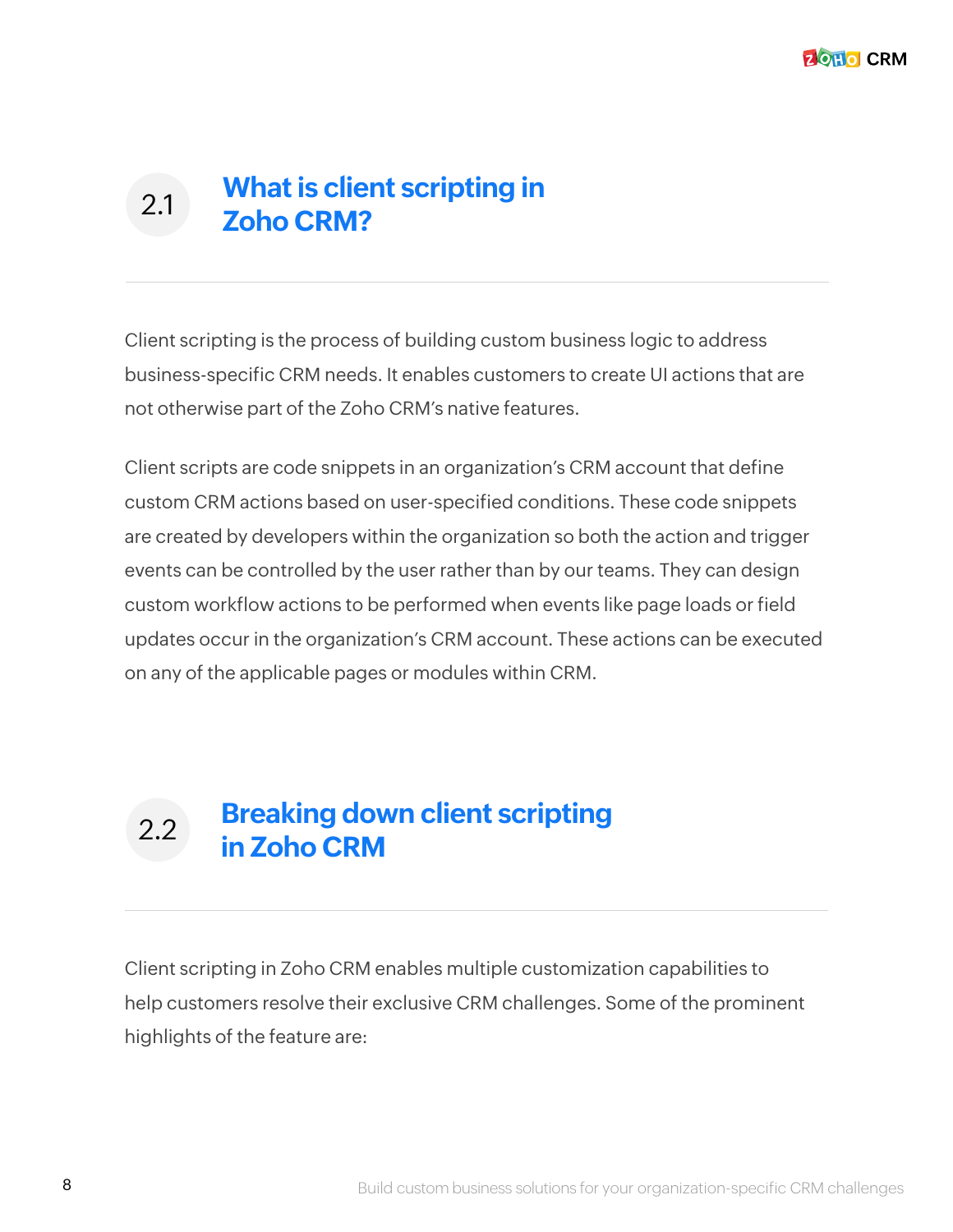

 $\circ$ **Developer-Friendly Editor** -The code editor that is used to develop the scripts allows organizations to provide a more enriching scripting experience to their developers. The editor provides a complete package from creation and modification to tracking code versions and even previewing scripts before implementing them in CRM. This helps organizations avoid script malfunctions during their org-wide rollout.

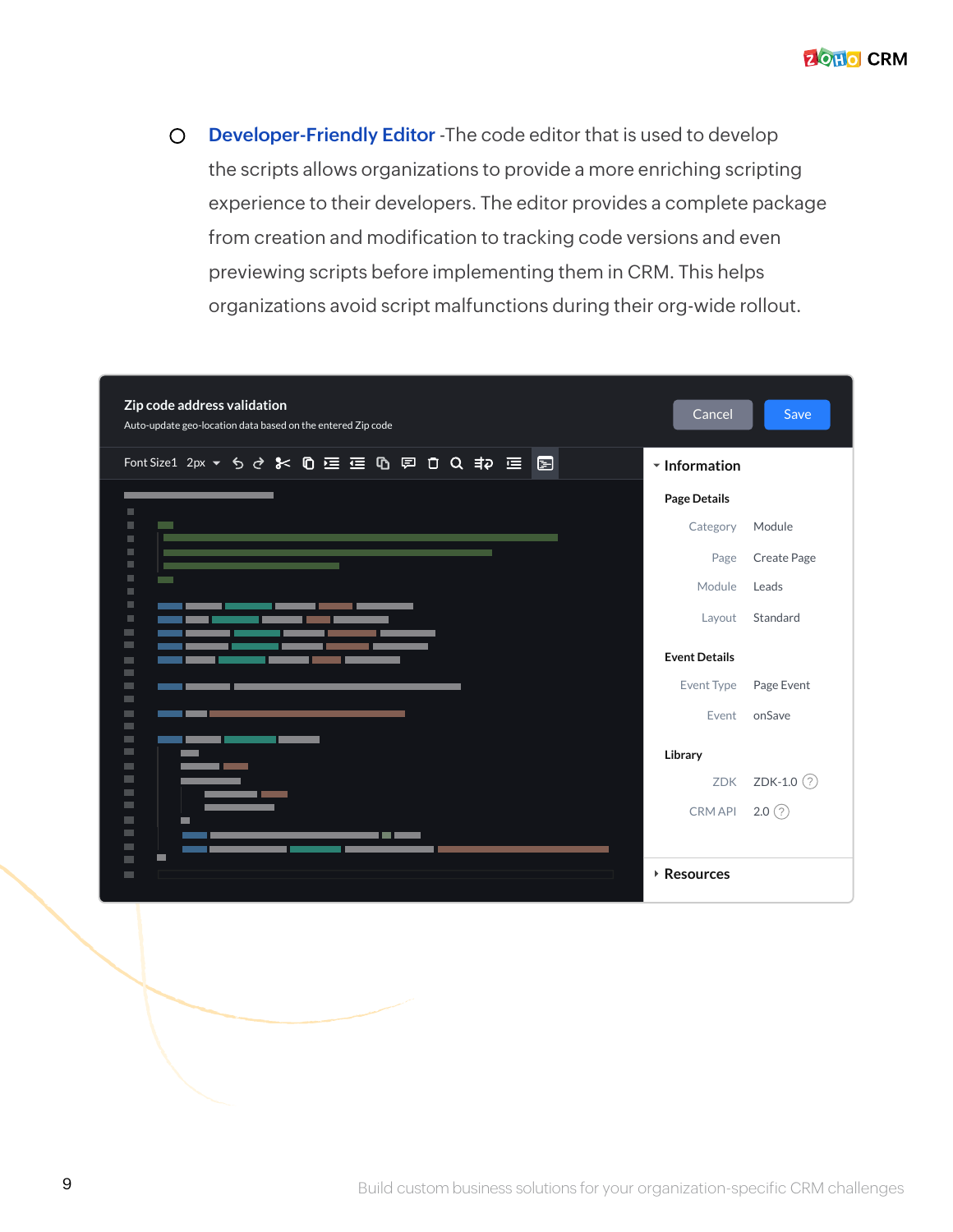**2 OHO CRM** 

**Static Resources** - Client scripting does not necessarily require  $\circ$ developers to write their functions from scratch. It also provides them with the convenience of importing their existing code files in the form of static resources. These files contain functions that have already been defined by the developers and are implementation-ready. This saves time and effort for the developers when creating a script.

| Zip code address validation<br>Auto-update geo-location data based on the entered Zip code | Cancel<br>Save                                                                                             |
|--------------------------------------------------------------------------------------------|------------------------------------------------------------------------------------------------------------|
| Font Size 12px ▼ 5 ♂ % © W N 三 G 回 口 Q # P 三 国                                             | ▸ Information                                                                                              |
| п                                                                                          | $\overline{\phantom{a}}$ Resources                                                                         |
| $\blacksquare$<br>$\mathbb{R}^n$<br>$\mathbb{R}^n$<br>п                                    | Note: The added resource(s)<br>can be referenced by the<br>client scripts present on the<br>selected page. |
| <b>The State</b><br><b>The Co</b>                                                          | Q Search Resource<br>bankingUtils<br>Add                                                                   |
|                                                                                            | Add<br>String.js                                                                                           |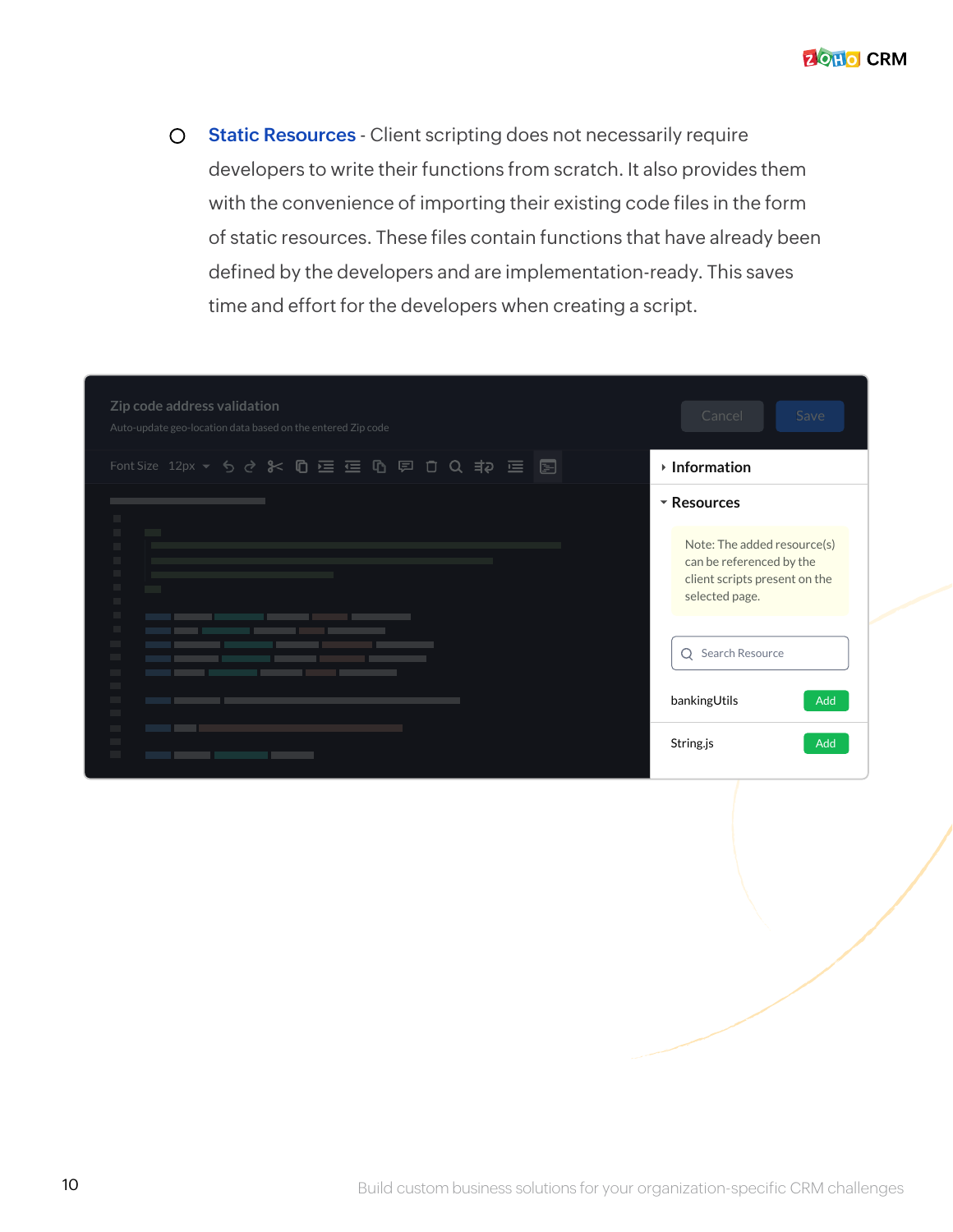**Available on Multiple Pages** - The client scripting page is available on  $\circ$ the Create, Edit, Clone, List, and Details pages of all the standard and custom modules in Zoho CRM. The feature is also available for both standard and canvas page layouts. This provides the users with the option to implement their client scripts and address their CRM needs on multiple pages.

| <b>Create Script</b> |                        | Help |
|----------------------|------------------------|------|
| Name                 |                        |      |
| Description          |                        |      |
| <b>Page Details</b>  |                        |      |
| Category             | Module                 | ▼    |
| Page                 | Select                 |      |
|                      | Create Page            |      |
|                      | List Page (Standard)   |      |
|                      | Detail Page (Canvas)   |      |
|                      | Clone Page             |      |
|                      | Detail Page (Standard) |      |
|                      | <b>Edit Page</b>       |      |
|                      |                        |      |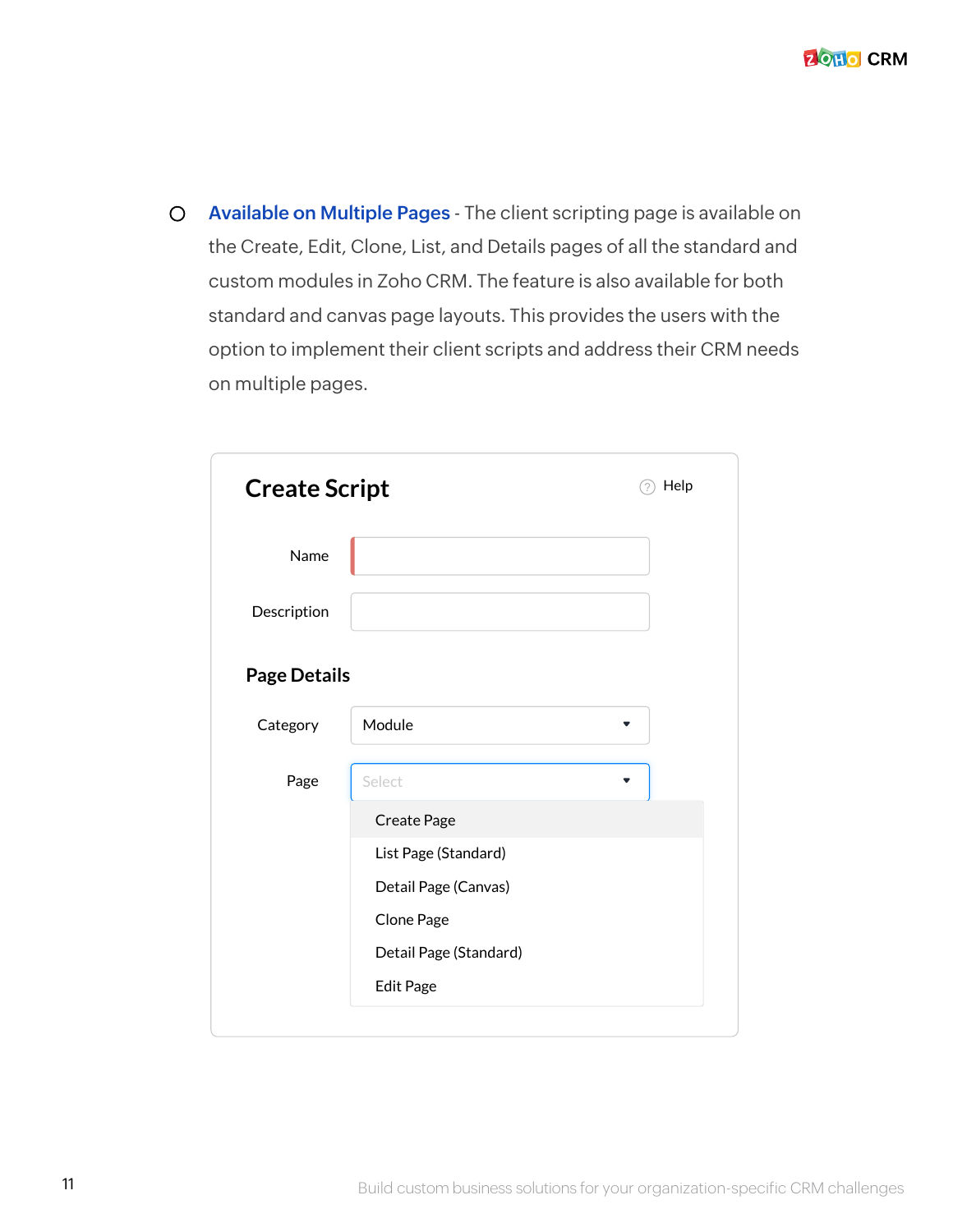$\bigcirc$ **Control Over Security** - Client scripting also offers organizations with the trusted domains function. This helps the CRM account admins whitelist domains that the client scripts can make calls to. The client scripts cannot make calls to any sites that are not on the whitelisted domains list. This helps prevent the security of the CRM from being compromised due to any misuse through the client scripts.



**Extensive ZDK** - The ZDK library comes with an abundance of APIs to help organizations create scripts that attend to their broad range of business challenges. The comprehensive list of available APIs ensures that there are minimal restrictions on the number of issues that can be resolved.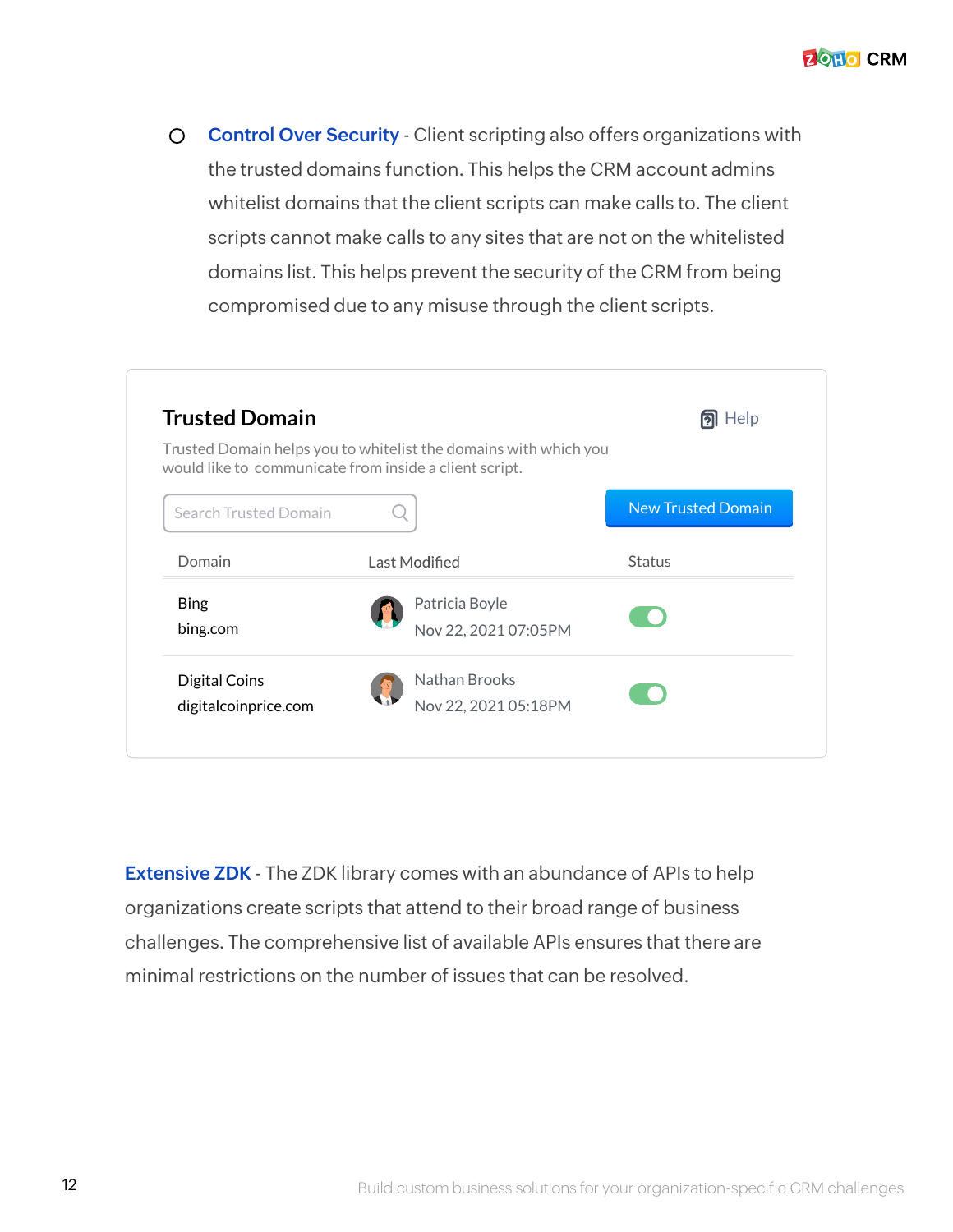**ZOHO CRM** 

#### **Client scripting in Zoho CRM is set to redefine customization** 2.3

Customers are the central force that binds all aspects of business together. It's important that a CRM **adapts to the customer** and not the other way round. Client scripting in Zoho CRM is one of our many attempts to provide deeper customization options to enterprise-level customers **without sacrificing affordability** and the core Zoho CRM processes that our widening consumer base relies on.

The feature fundamentally provides the following benefits to customers:

**Simple Cost-Effective Solution** - Client scripting is a simple and straightforward solution for enterprises that need to address multifaceted business challenges. It minimizes the need to implement build or replace the whole CRM or even build new apps. Instead, it lets our enterprise customers resolve their issues through code snippets within the existing CRM.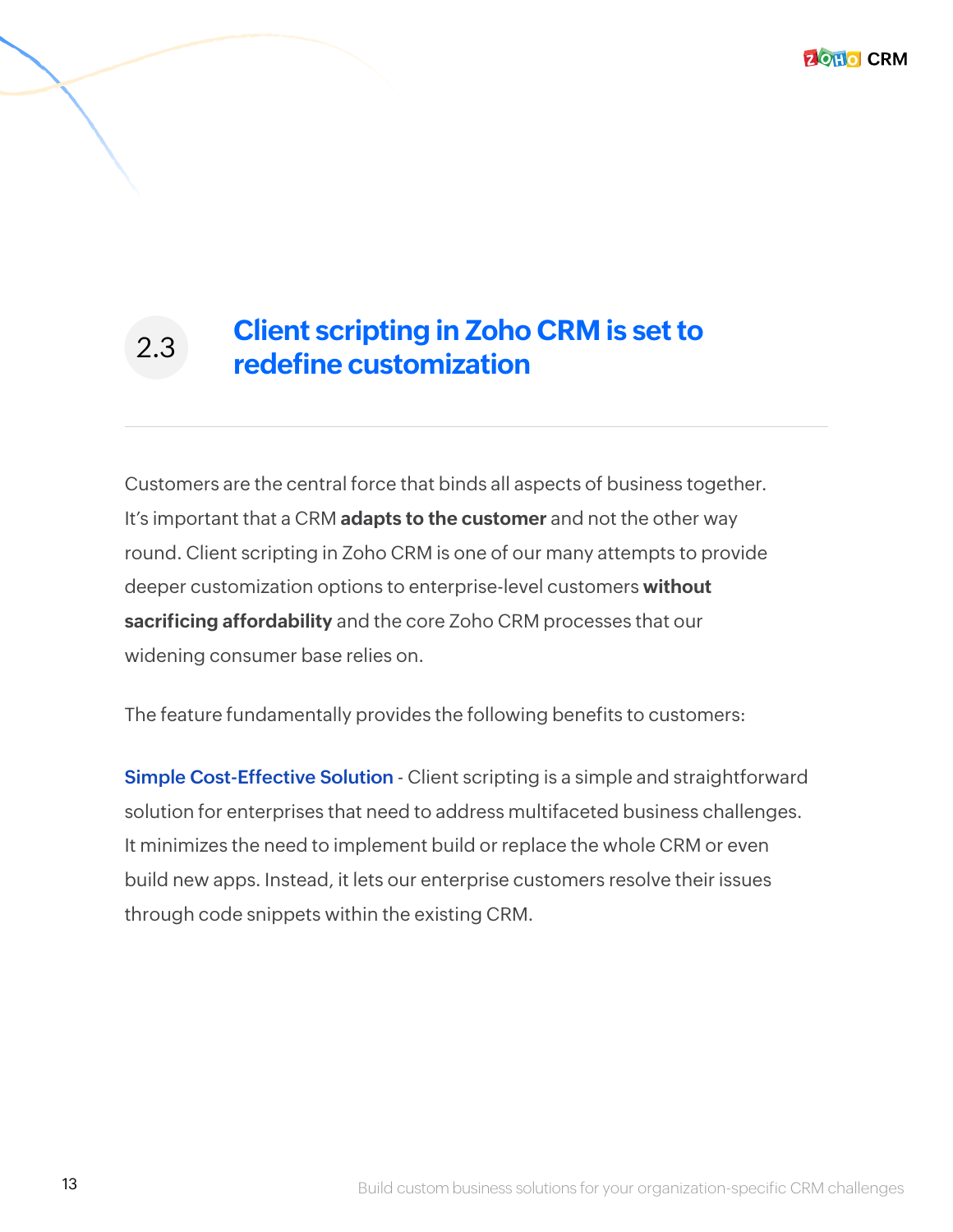**Complete Control over Customization** - Client scripts allows users to define the solution to their requirements. They get to decide the conditions for which solutions are needed, as well as what actions should be implemented as solutions to these conditions. This way, our customers don't have to plan their business processes based only on the features and customization options we provide, but rather based on the solutions that they want to incorporate.

**Enhanced Self-Reliance** - The client scripts can be built and the actions can be triggered completely from within the CRM interface. This helps our users resolve their customization problems without having to use functions from outside the CRM. In short, this feature reduces the customer's dependency on third-party applications for solutions and updates.

### **Use cases for client scripting in Zoho CRM** 2.4

Here are some simple use cases to give a more comprehensive understanding about how client scripts work in Zoho CRM.

**Use Case 1** Auto-populating address fields based on PIN code

**Action Page** - Account Edit Page

**Case Description** - A client script function can be defined to analyze a PIN code and fill in the rest of the address fields associated with that PIN automatically. The function may allow the CRM to fetch location data from external applications to auto-populate the address fields based on the PIN code entered.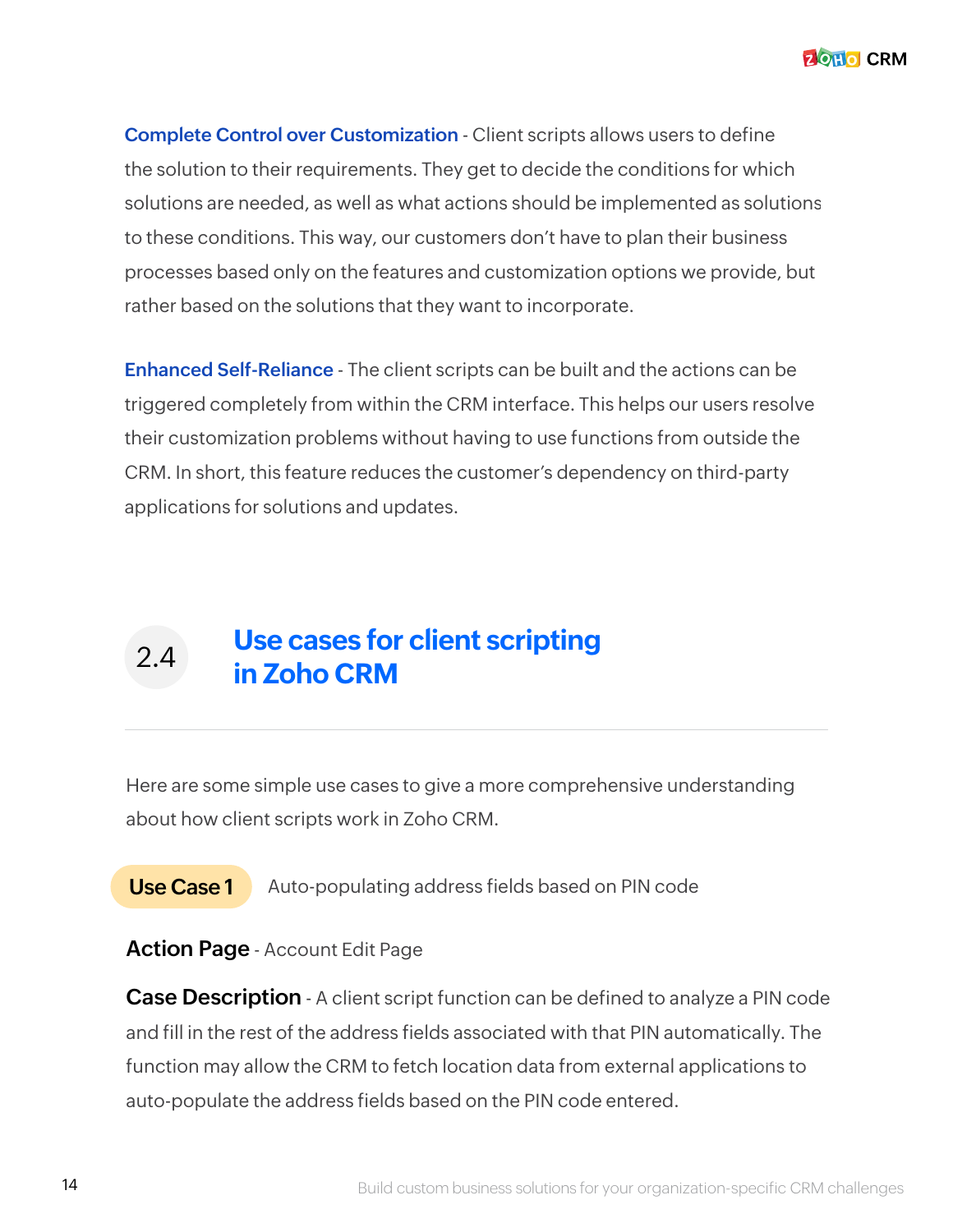#### The user starts entering the PIN code

| <b>Fdit Account</b><br><b>Edit Page Lavout</b> | Cancel                                                                                       |     | Save & New | Save |
|------------------------------------------------|----------------------------------------------------------------------------------------------|-----|------------|------|
| <b>Address Information</b>                     |                                                                                              |     |            |      |
|                                                | <b>Billing Street</b>                                                                        |     |            |      |
|                                                | <b>Billing City</b>                                                                          |     |            |      |
|                                                | <b>Billing State</b>                                                                         |     |            |      |
|                                                | <b>Billing Code</b>                                                                          | 701 |            |      |
|                                                | <b>Billing Country</b>                                                                       |     |            |      |
| <b>Description Information</b>                 |                                                                                              |     |            |      |
| Description                                    | Benton is a privately held technology company<br>with 50 employees with an annual revenue of |     |            |      |

#### The address is auto-populated based on the PIN entered

|                                                                                              |                                                                                                                                        | Save & New | Save                                                      |  |
|----------------------------------------------------------------------------------------------|----------------------------------------------------------------------------------------------------------------------------------------|------------|-----------------------------------------------------------|--|
|                                                                                              |                                                                                                                                        |            |                                                           |  |
|                                                                                              |                                                                                                                                        |            |                                                           |  |
| <b>Billing City</b>                                                                          |                                                                                                                                        |            |                                                           |  |
| <b>Billing State</b>                                                                         | LA                                                                                                                                     |            |                                                           |  |
| <b>Billing Code</b>                                                                          | 70116                                                                                                                                  |            |                                                           |  |
|                                                                                              |                                                                                                                                        |            |                                                           |  |
|                                                                                              |                                                                                                                                        |            |                                                           |  |
| Benton is a privately held technology company<br>with 50 employees with an annual revenue of |                                                                                                                                        |            |                                                           |  |
|                                                                                              | <b>Edit Account</b><br><b>Address Information</b><br><b>Billing Street</b><br><b>Billing Country</b><br><b>Description Information</b> | Cancel     | 6649 N Blue Gum St<br>New Orleans<br><b>United States</b> |  |



This script minimizes the time spent by sales agents on manual data entry and helps them focus on more productive tasks.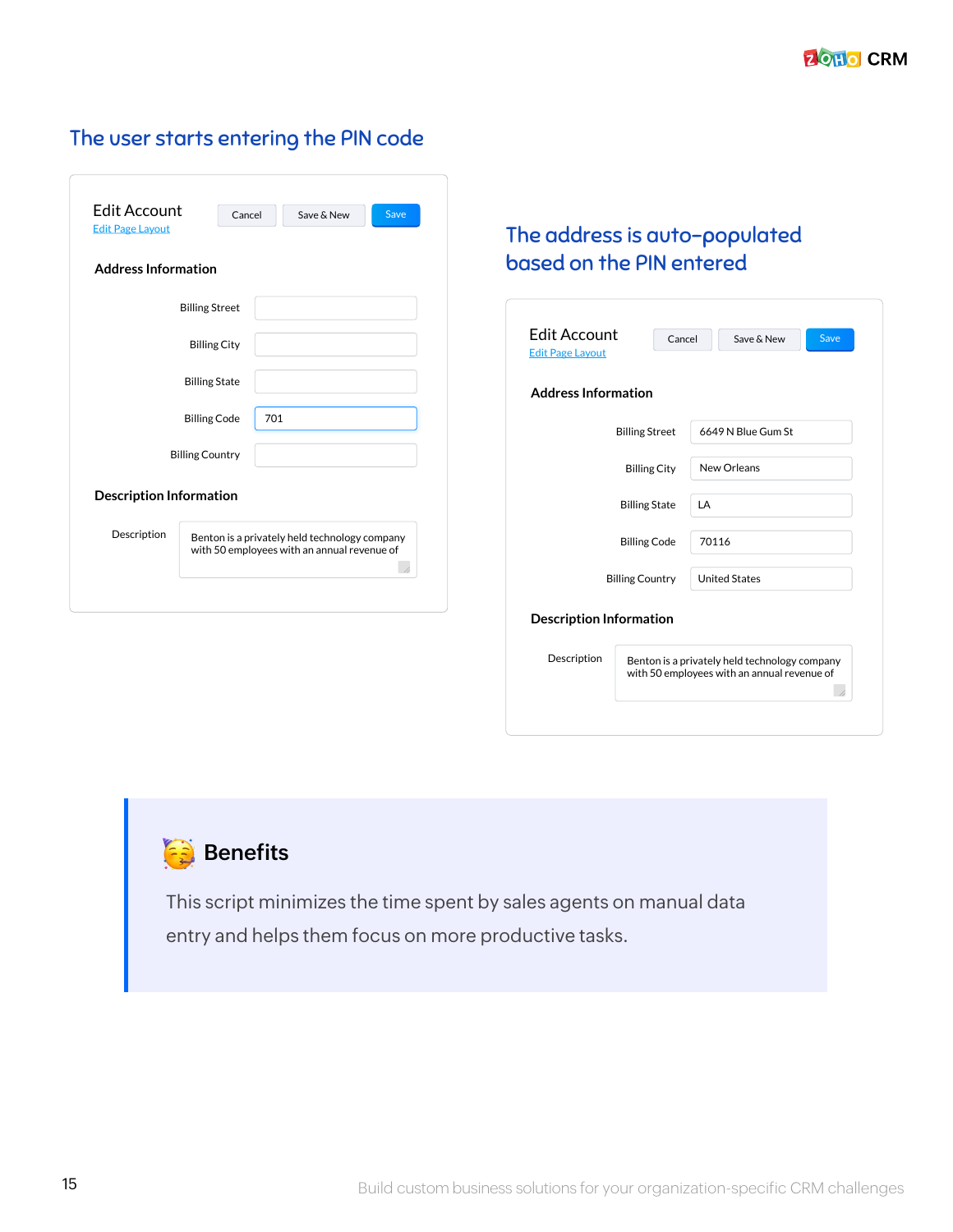**Use Case 2** Auto-calculating age based on date of birth

#### **Action Page** - Lead Create Page

**Case Description** - Using client scripts, users can define calculations to be performed based on input data. For example, when a lead's date of birth is entered, a client script can be defined to calculate the age of the lead automatically.

|                         | <b>Create Lead</b> Edit Page Layout                                          |               | Cancel                         |              |                           | Save & New            |                       |                | Save     |
|-------------------------|------------------------------------------------------------------------------|---------------|--------------------------------|--------------|---------------------------|-----------------------|-----------------------|----------------|----------|
| <b>Lead Information</b> |                                                                              |               |                                | $\ll$ $\lt$  |                           | December 1987         |                       | $>$ $\gg$      |          |
| Lead Owner              | 2 <sub>a</sub><br>Andrew Brown<br>$\overline{\mathbf{v}}$                    | Company       | Mon<br>30                      | $\mathbf{1}$ | Tue Wed<br>$\overline{2}$ | Thu<br>3 <sup>1</sup> | Fri<br>$\overline{4}$ | Sat<br>5       | Sun<br>6 |
|                         |                                                                              |               | $\overline{7}$                 | 8            | 9                         | 10                    | 11                    | 12             | 13       |
| <b>First Name</b>       | Norman<br>Mr.<br>$\overline{\mathbf{v}}$                                     | Last Name     | 14                             | 15           | 16                        | 17                    | 18                    | 19             | 20       |
| Title                   | Manager - Partnerships                                                       | Email         | 21                             | 22           | 23                        | 24                    | 25                    | 26             | 27       |
|                         |                                                                              |               | 28                             | 29           | 30                        | 31                    | $\mathbf{1}$          | $\overline{2}$ | 3        |
| Phone                   | $(216) 653 - 744$                                                            | Fax           | $\overline{4}$<br><b>Today</b> | 5            | 6                         | $\overline{7}$        | 8                     | 9              | 10       |
| Mobile                  |                                                                              | Date Of Birth |                                |              | MM, DD, YYYY              |                       |                       |                |          |
| Lead Source             | <b>Trade Show</b><br>▼                                                       | Age           |                                |              |                           |                       |                       |                |          |
| Industry                | Large Enterprise<br>$\blacktriangledown$<br>$\hspace{0.1in}(\hspace{0.1in})$ | Website       |                                |              |                           |                       |                       |                |          |

#### The user selects the lead's date of birth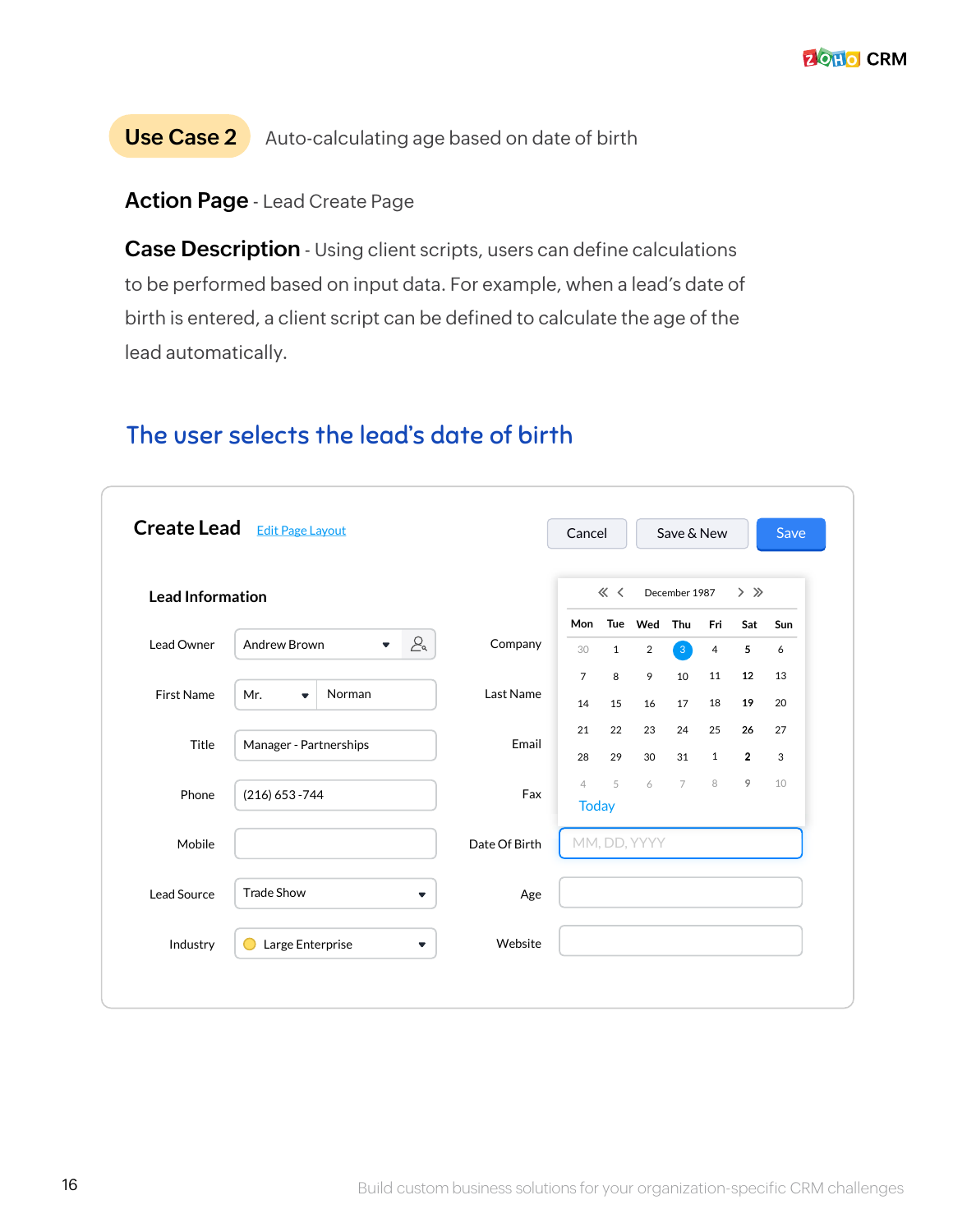|                         | <b>Create Lead</b> Edit Page Layout   |                                       | Cancel                | Save & New          | Save |
|-------------------------|---------------------------------------|---------------------------------------|-----------------------|---------------------|------|
|                         |                                       |                                       |                       |                     |      |
| <b>Lead Information</b> |                                       |                                       |                       |                     |      |
| Lead Owner              | Andrew Brown<br>$\blacktriangledown$  | $\mathcal{L}_{\mathsf{a}}$<br>Company | Innovate IT Solutions |                     |      |
| <b>First Name</b>       | Norman<br>Mr.<br>$\blacktriangledown$ | Last Name                             | Smith                 |                     |      |
| Title                   | Manager - Partnerships                | Email                                 |                       | normans@hotmail.com |      |
| Phone                   | $(216)$ 653 - 744                     | Fax                                   |                       |                     |      |
| Mobile                  |                                       | Date Of Birth                         | Dec 3, 1987           |                     |      |
| Lead Source             | <b>Trade Show</b>                     | Age<br>▼                              | 34                    |                     |      |
| Industry                | Large Enterprise                      | Website<br>$\blacktriangledown$       |                       |                     |      |

#### The lead's age is auto-calculated and auto-filled



This script reduces manual effort and unintended inaccuracies by the users while filling in details like age, especially when working with a large number of records.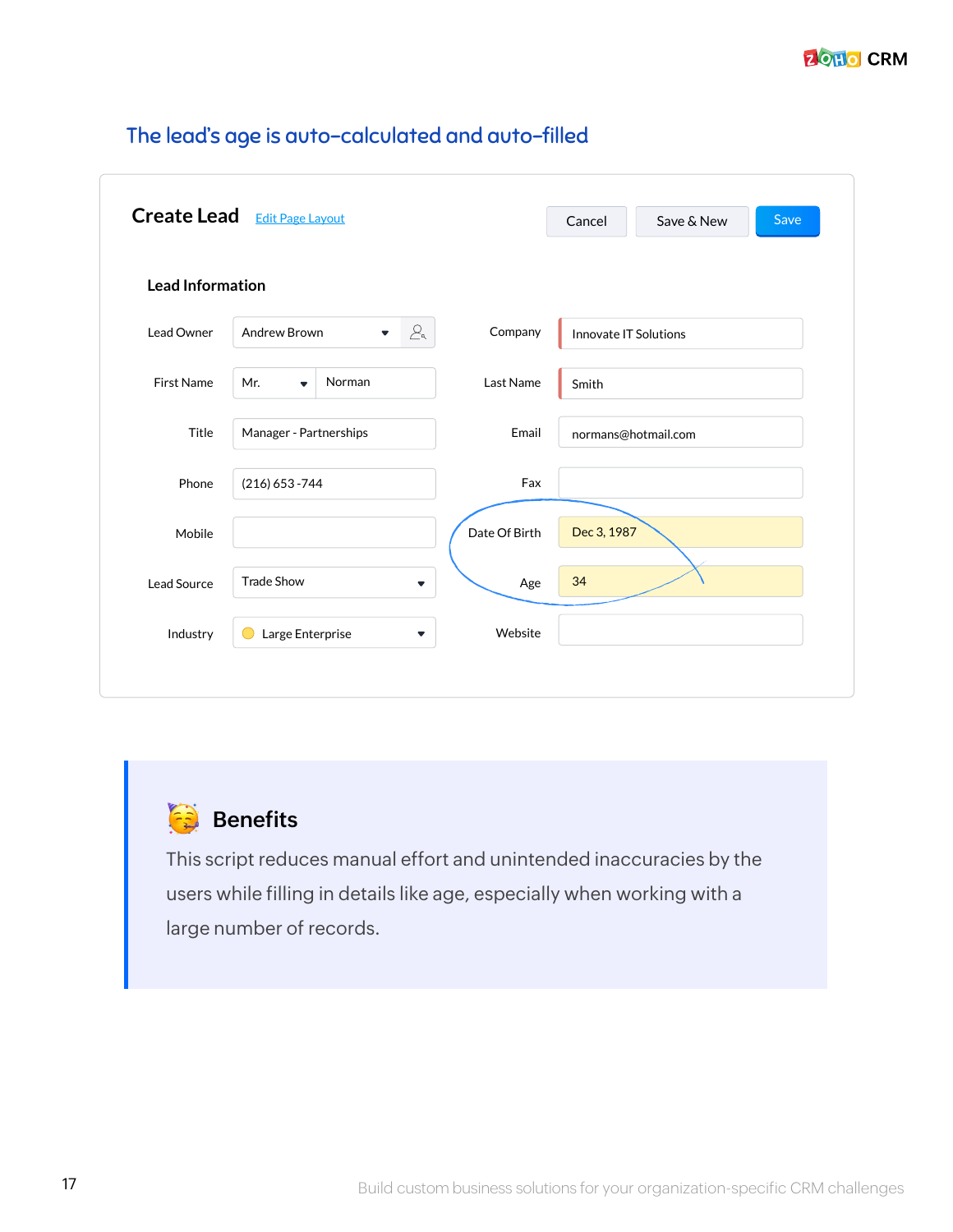This script keeps the

**Benefits** 

confidential information

of contacts secured from

unauthorized parties,

boosting the security of

your sales process and

your contacts.

the trust between you and

#### **Use Case 3** Masking credit card number upon page load based on roles

**Action Page** - Contact Details Page (Canvas)

**Case Description** - The credit card numbers of customers are sensitive and personal information, and they should not be accessible to everyone in the company. Client scripts can be configured to mask these card numbers. When users whose roles do not give them the ability to view card numbers land on a page, the card numbers can be automatically masked.

18 **18** Build custom business solutions for your organization-specific CRM challenges

#### A credit card number is masked for an unauthorized user

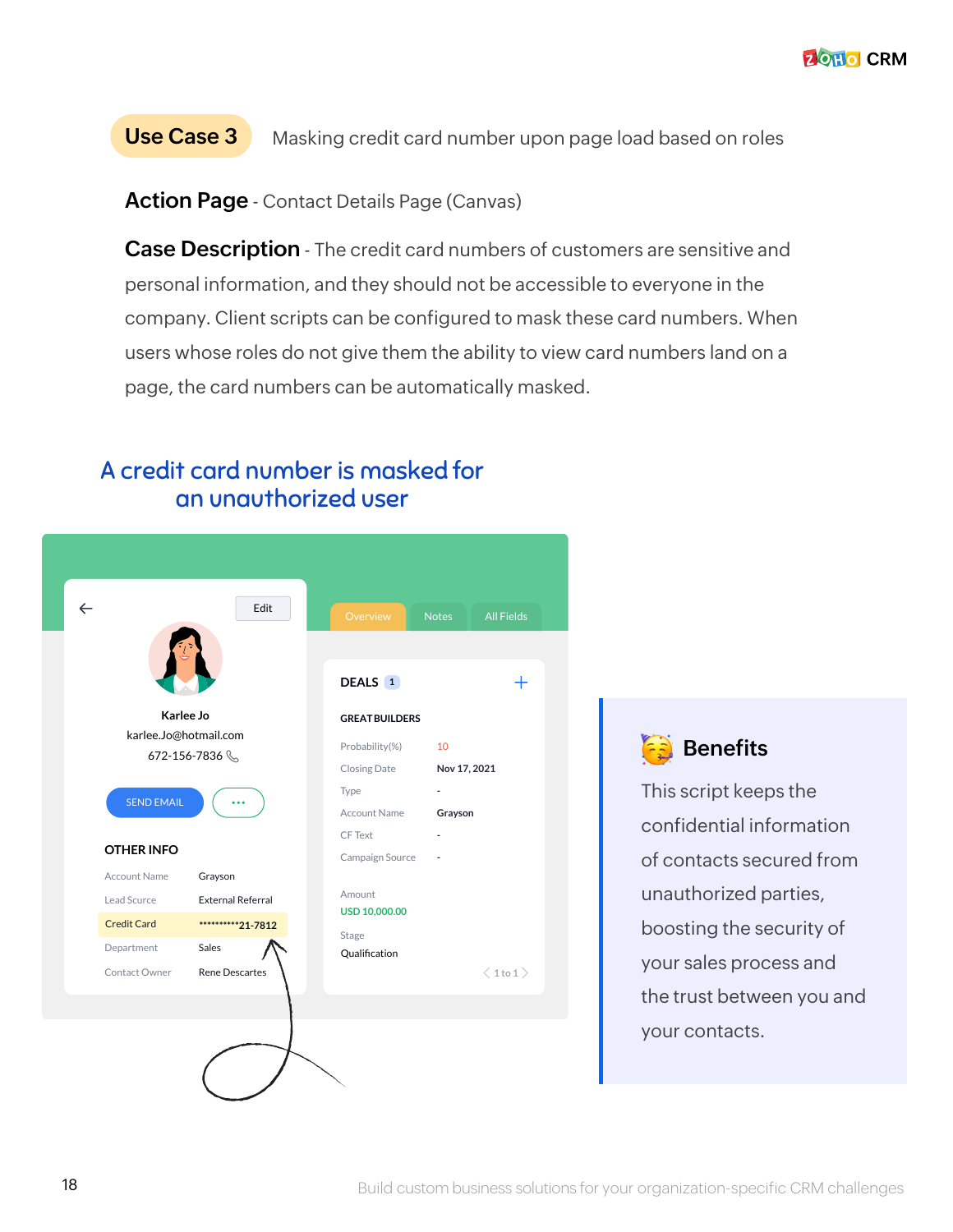#### **Use Case 4** Adding and removing tags based on number of employees

**Action Page** - Account Details Page (Canvas)

**Case Description** - Different tags can be added or removed based on different conditions. In one such case, tags can be used to classify accounts based on the number of employees in them. A client script can be defined that adds the tag "SMB" for accounts with 500 employees or less and "SME" for those with more than 500 employees. When an SMB account is upgraded to SME, the SMB tag would be replaced by the SME tag in real time.

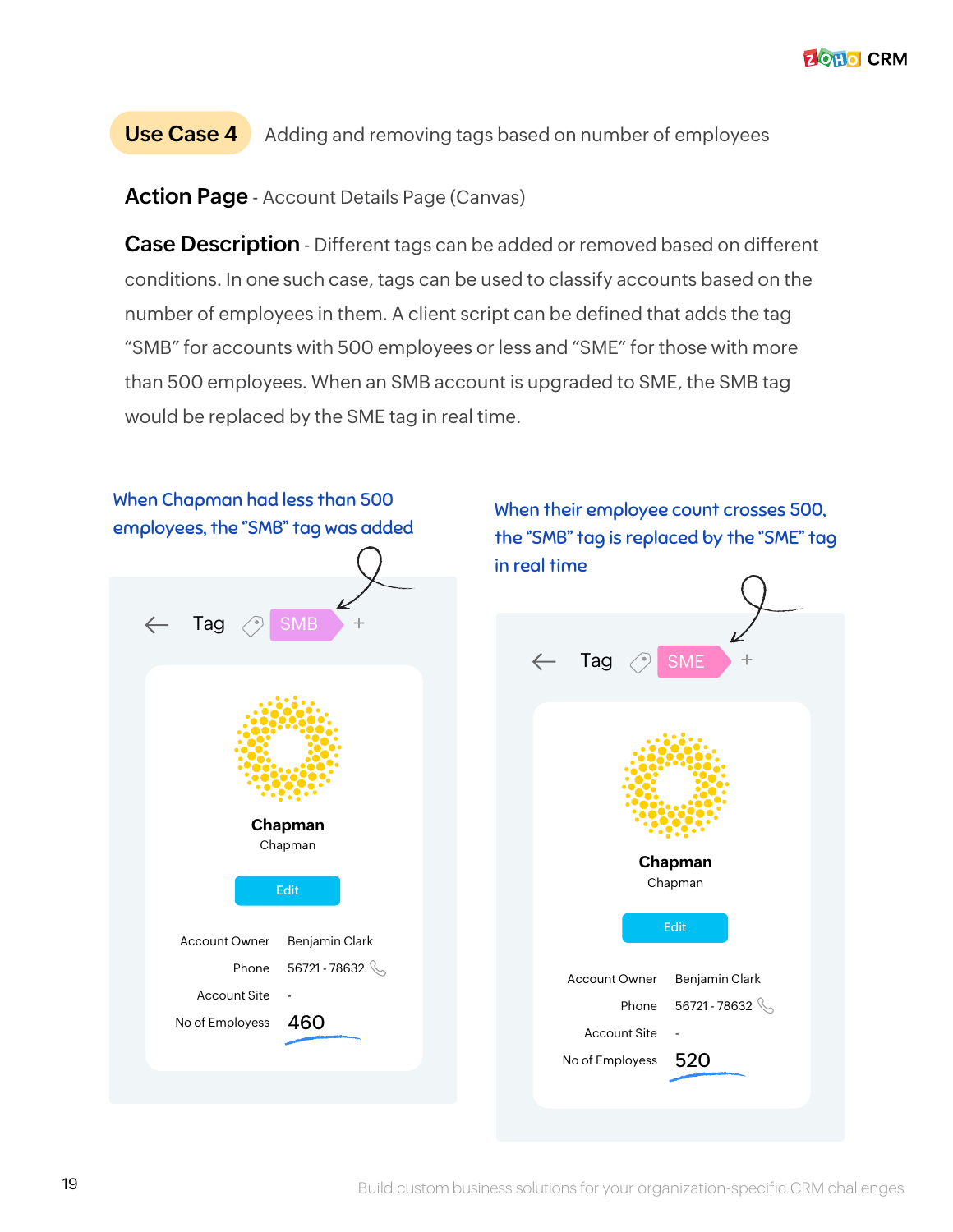#### **Benefits**

This script helps users filter records easily as per their needs and convenience. Also, it eliminates the need to add or remove tags manually and the time spent verifying whether the appropriate tags have been added or removed.

#### **Use Case 5**

Highlighting field background based on significance

**Action Page** - Deal Details Page (Canvas)

**Case Description** - Client scripting can be used to highlight certain records or fields in a record visually. As an example, high priority deals can have their "priority" status highlighted in red. When the priority is low, it can be highlighted in green. Users can highlight any record or field with the color of their choice based on the conditions they specify.

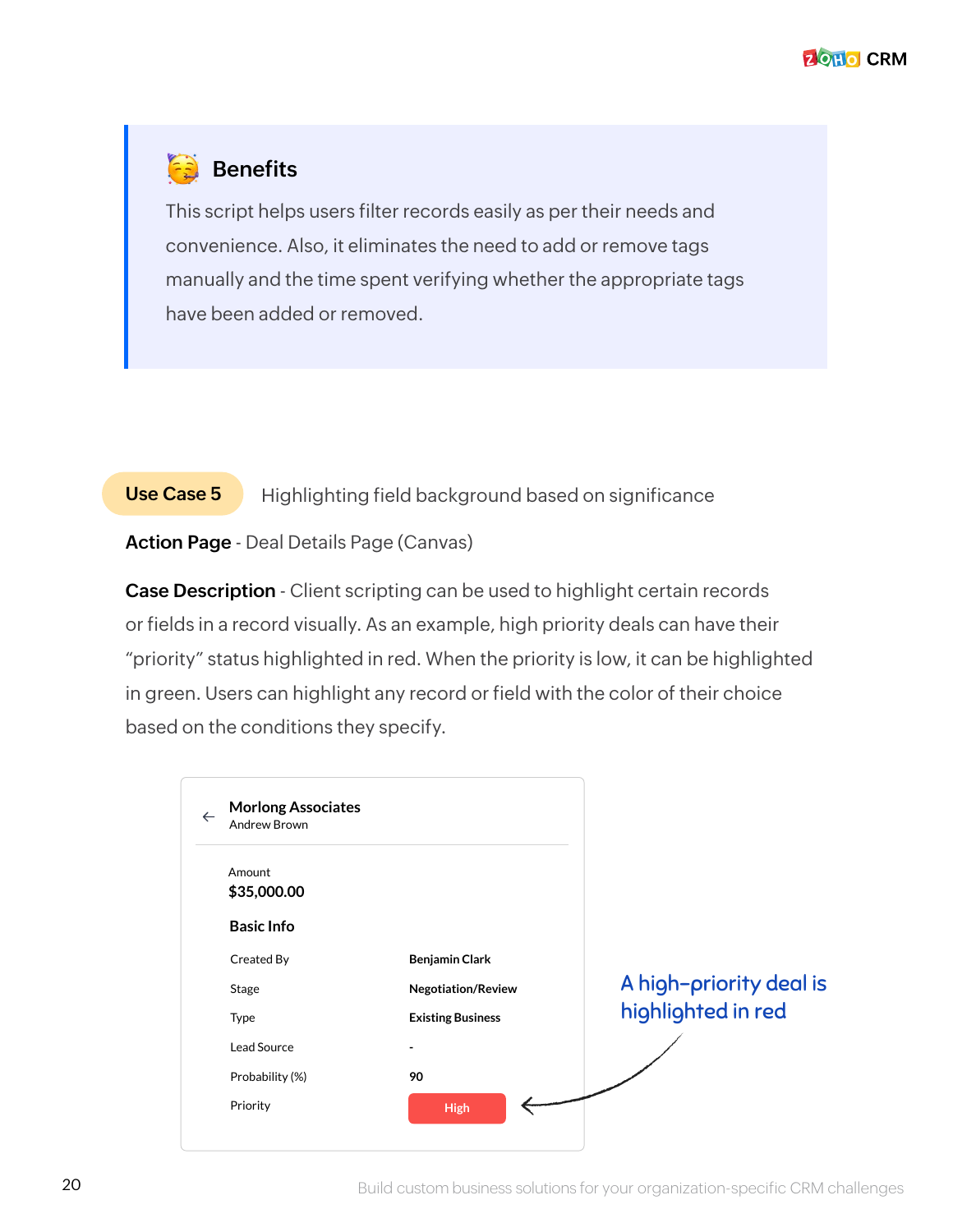| <b>Feltz Printing Service</b><br>$\leftarrow$<br><b>Andrew Brown</b> |                                 |                                                |
|----------------------------------------------------------------------|---------------------------------|------------------------------------------------|
| Amount<br>\$15,000.00                                                |                                 |                                                |
| <b>Basic Info</b>                                                    |                                 |                                                |
| Created By                                                           | <b>Benjamin Clark</b>           |                                                |
| Stage                                                                | <b>Identify Decision Makers</b> |                                                |
| Type                                                                 | <b>New Business</b>             | A low-priority deal is<br>highlighted in green |
| Lead Source                                                          |                                 |                                                |
| Probability (%)                                                      | 60                              |                                                |
| Priority                                                             | Low                             |                                                |

#### **Benefits**

Color-coded fields easily draw users' attention to vital data points, reducing the time and effort it takes to scan through records.

With the examples mentioned above and their benefits, we have just scratched the surface of the level of customization that client scripting offers. The range of challenges that can be resolved using this feature is broad, but it achieves that without becoming unusable as a bespoke solution for enterprises. As we continue to march ahead, the team at Zoho CRM will be aiming to introduce more functions that empower customers to utilize their CRM account in the most efficient manner possible so they can take their business to the next level.